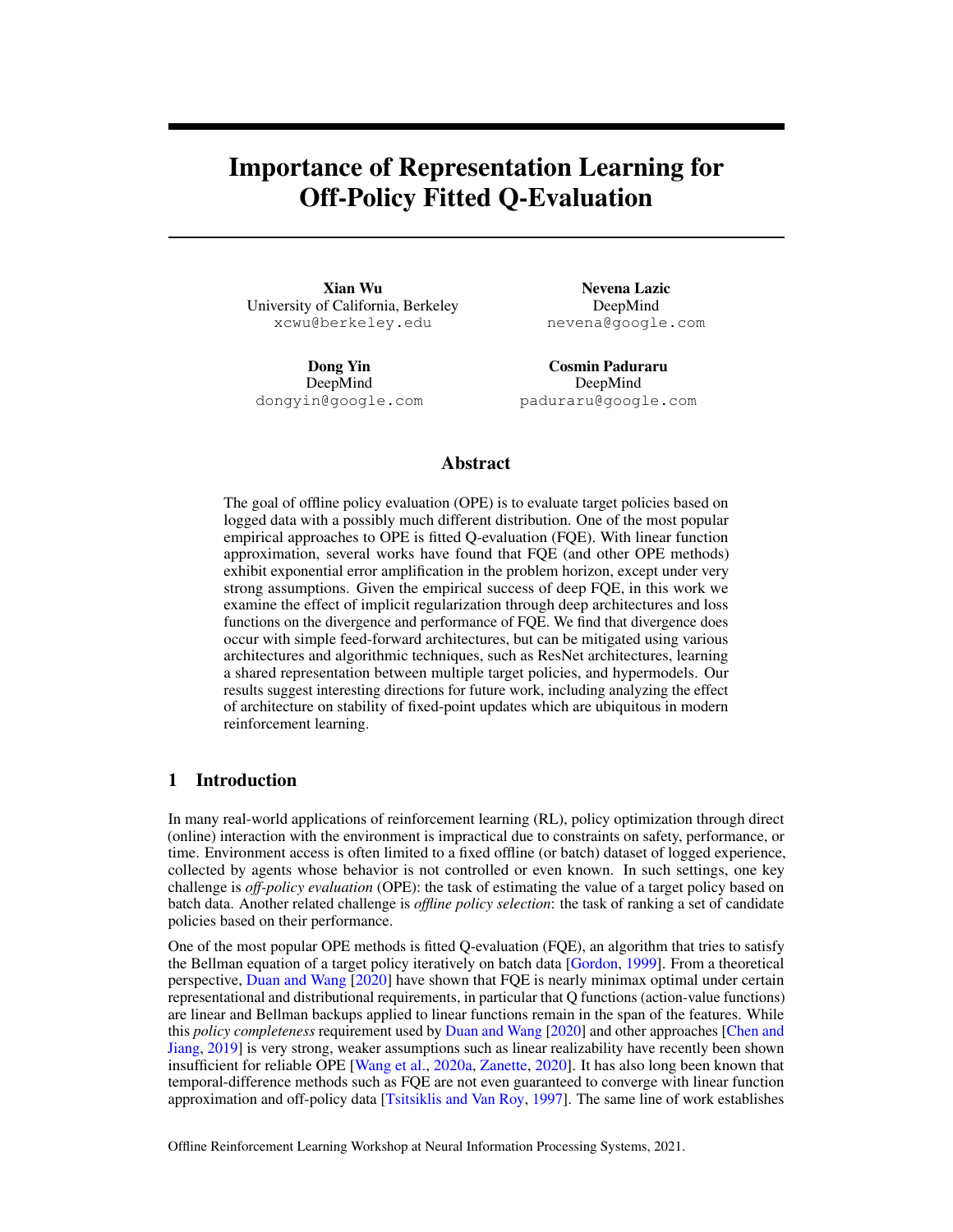that FQE can diverge with nonlinear approximation even with on-policy data. FQE can be stabilized through the use of regularization, but this may come at the expense of a large bias.

At the same time, on the empirical side, FQE has achieved promising results on a variety of benchmark OPE tasks [\[Fu et al.,](#page-7-1) [2021,](#page-7-1) [Paine et al.,](#page-8-2) [2020\]](#page-8-2) for which the assumptions required by theory do not hold. This suggests that many types of function approximators used in practice do not exhibit worst-case divergence behavior for FQE with off-policy data. Thus it is natural to consider beyond the worst case and investigate the effect of representations produced by modern deep learning methods on OPE performance, in particular, which types of common function approximators are stable and produce good estimates, and which types of popular deep neural networks are highly unstable with off-policy FQE. Initial negative results in this area were shown by [Wang et al.](#page-9-2) [\[2021\]](#page-9-2), who evaluated linear FQE with fixed pre-trained deep neural network representations produced by online RL, as well as with random Fourier features [\[Rahimi et al.,](#page-8-3) [2007\]](#page-8-3). They found that error amplification does occur, except under very mild distribution shift.

In this work, we empirically examine the effect of *implicit regularization* on the performance and stability of off-policy FQE with rich function approximation. We demonstrate that certain choices of deep neural network architectures and losses can significantly improve the stability of FQE on strong benchmarks, and reduce or remove error amplification. In particular, we find that while off-policy FQE often diverges with linear and feed-forward architectures, this does not occur with ResNet [\[He et al.,](#page-8-4) [2016\]](#page-8-4) architectures, or when a shared representation or hypermodel [Dwaracherla](#page-7-2) [et al.](#page-7-2) [\[2020\]](#page-7-2) is learned for evaluating multiple policies. Conditioned on no divergence, we observe the best approaches in terms of the performance metrics are not consistent across different environments and discount factors. Some approaches and architectures work well for different environments, and for other environments, the performance is comparable across techniques and architectures.

### 2 Preliminaries

**Markov decision process.** A Markov decision process (MDP) is a tuple  $(S, \mathcal{A}, r, P, \mu_0, \gamma)$ , where S is the state space, A is the action space,  $r : S \times A \to \mathbb{R}$  is the reward function,  $P : S \times A \to \Delta_S$ is the transition kernel,  $\mu_0$  is the initial state distribution, and  $\gamma$  is the discount. We assume that r, P,  $\mu_0$  are unknown. A policy  $\pi : S \to \Delta_A$  is a mapping from a state to a distribution over actions. We use  $\Pi_{\pi}$  to denote the transition kernel from a state-action pair  $(s, a)$  to the next pair  $(s', a')$  under  $\pi$ . The expected return of a policy  $\pi$  is defined as

$$
J_{\pi} = \mathbb{E}\left[\sum_{t=0}^{\infty} \gamma^{t} r(s_{t}, a_{t})\right] \quad \text{where } s_{0} \sim \mu_{0}, \ s_{t+1} \sim P(\cdot|s_{t}, a_{t}) \text{ and } a_{t} \sim \pi(\cdot|s_{t}).
$$

The value function  $V_\pi(s)$  of a policy is the expected return conditioned on  $s_0 = s$ , and the actionvalue function  $Q_{\pi}$  is the expected return conditioned on  $s_0 = s, a_0 = a$ . They are the unique solutions of the Bellman equation

$$
Q_{\pi}(s, a) = r(s, a) + \gamma \mathbb{E}_{s' \sim P(\cdot | s, a)} V_{\pi}(s').
$$

We will use the shorthand notation  $Q(s,\pi) = \mathbb{E}_{a \sim \pi(\cdot|s)}[Q(s,a)]$ . Note that  $V_{\pi}(s) = Q_{\pi}(s,\pi)$ . Given the action-value function  $Q_{\pi}$  of a policy  $\pi$  and the initial state distribution  $\mu_0$ , the expected return of the policy can be computed as

<span id="page-1-0"></span>
$$
J_{\pi} = \mathbb{E}_{s \sim \mu_0} [Q_{\pi}(s, \pi)]. \tag{1}
$$

.

**Batch policy evaluation.** In batch policy evaluation, we are given a *target* policy  $\pi$ , as well as a dataset D consisting of trajectories of  $(s, a, r, s')$  tuples generated by other policies, where  $r = r(s, a)$ and  $s' \sim P(\cdot|s, a)$ . The goal is to evaluate the expected return  $J_{\pi}$  of a target policy. We will be interested in both estimating  $J_{\pi}$  and ranking a set of N candidate target policies  $\pi_1, \dots \pi_N$  according to their expected return.

Fitted Q-evaluation. Fitted Q-evaluation (FQE) is an algorithm that tries to estimate the actionvalue function  $Q_{\pi}$  of a policy  $\pi$  using iterative fixed-point updates corresponding to the Bellman equation. Given a dataset  $\mathcal D$  of  $(s, a, r, s')$  transition tuples and a  $Q$ -function estimate parameterized by  $\theta$ , the parameters are updated as

$$
\theta_{i+1} = \underset{\theta}{\arg\min} \frac{1}{|\mathcal{D}|} \sum_{(s,a,r,s') \in \mathcal{D}} (r + \gamma Q(s', \pi(s') | \theta_i) - Q(s, a | \theta))^2
$$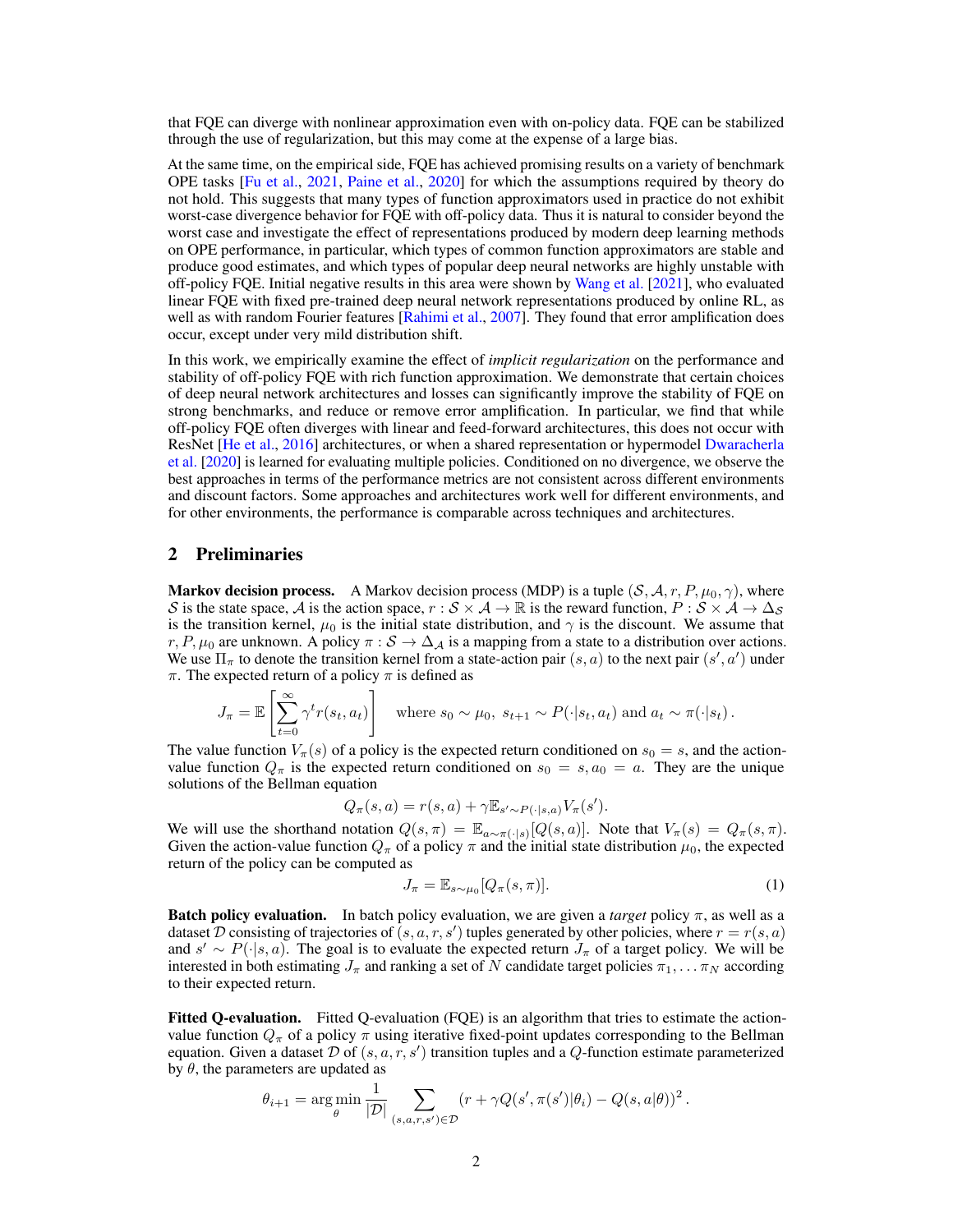One issue with FQE is that it may not converge with off-policy data even with linear value functions [\[Tsitsiklis and Van Roy,](#page-8-1) [1997\]](#page-8-1).

#### 3 Background and related work

#### 3.1 OPE approaches

One set of approaches to batch policy evaluation are *value-based*: they try to estimate the value function of the target policy using either fixed point iteration or by minimizing losses related to the Bellman error. In addition to FQE, one such approach is Bellman residual minimization (BRM), where we minimize the squared Bellman error w.r.t. value function parameters rather than performing fixed-point updates. Unfortunately, this objective is well-known to be biased [\[Baird,](#page-6-1) [1995\]](#page-6-1), where the bias is due to the variance of the empirical Bellman operator. [Feng et al.](#page-7-3) [\[2019\]](#page-7-3) and [Uehara and Jiang](#page-8-5) [\[2020\]](#page-8-5) minimize an alternative kernel-based loss, which yields a consistent estimate under certain conditions.

More recent OPE works rely on marginal importance sampling (MIS), and estimate the ratio between the occupancy distribution of the target policy and the data distribution. This approach was initiated by [Liu et al.](#page-8-6) [\[2018\]](#page-8-6). Several recent MIS methods named DICE (distribution correction estimation) are based on the Lagrangian of the linear-programming formulation of the policy optimization problem [\[Nachum et al.,](#page-8-7) [2019,](#page-8-7) [Zhang et al.,](#page-9-3) [2020,](#page-9-3) [Yang et al.,](#page-9-4) [2020,](#page-9-4) [Dai et al.,](#page-6-2) [2020\]](#page-6-2), and as such involve saddle point optimization. Since the Lagrangian is not strongly-convex-strongly-concave even in the tabular case, it can be difficult to optimize, and typically additional regularizers are included in the objective [\[Yang et al.,](#page-9-4) [2020\]](#page-9-4). The DICE estimates of the action-value function have empirically been observed to be less reliable than other methods [\[Fu et al.,](#page-7-1) [2021\]](#page-7-1).

Another class of methods for off-policy evaluation is *model-based*. These methods estimate an empirical model of the MDP (transitions and rewards) and then evaluate the target policy using this model. One approach to estimating dynamics is by training deep neural networks to maximize the log likelihood of the next state and reward given the current state and action, as in [Zhang et al.](#page-9-5) [\[2021\]](#page-9-5), [Chua et al.](#page-6-3) [\[2018\]](#page-6-3), [Janner et al.](#page-8-8) [\[2019\]](#page-8-8). Other model-based methods may estimate dynamics over learned state representations, as in [Schrittwieser et al.](#page-8-9) [\[2021\]](#page-8-9).

See [Levine et al.](#page-8-10) [\[2020\]](#page-8-10) for a recent survey of offline reinforcement learning techniques.

#### 3.2 FQE convergence and performance guarantees

An early analysis of convergence of temporal-difference (TD) methods in unichain MDPs was performed by [Tsitsiklis and Van Roy](#page-8-1) [\[1997\]](#page-8-1). For the linear function approximation case, for a behavior policy  $\beta$  and target policy  $\pi$ , the iterative parameter updates can be written as a linear system  $\theta^{(i+1)} = A_{\pi,\beta} \theta^{(i)} + b_{\beta}$ . Here  $A_{\pi,\beta}$  depends on the stationary distribution of  $\beta$ , as well as on  $\pi$ . When  $\pi = \beta$ , the spectral radius of  $A_{\pi,\beta}$  can be shown to be less than 1, and the updates converge. When  $\pi \neq \beta$ , it is easy to construct examples for which the spectral radius is greater than 1 and the updates diverge. Divergence can be avoided through the use of regularization in the iterative least-squares updates, but the corresponding bias can be quite large.

More recently, [Wang et al.](#page-9-0) [\[2020a\]](#page-9-0) and [Zanette](#page-9-1) [\[2020\]](#page-9-1) have shown that even if we assume linear  $Q_{\pi}$ realizability (where the Q-function of any policy is linear in known features) and that the batch data has good coverage, the worst-case sample complexity for OPE is exponential in the problem horizon. [Wang et al.](#page-9-0) [\[2020a\]](#page-9-0) show that sample-efficient OPE is possible under a much stronger representational condition of *policy completeness* [\[Duan and Wang,](#page-7-0) [2020\]](#page-7-0), or under very mild distribution shift. [Wang](#page-9-2) [et al.](#page-9-2) [\[2021\]](#page-9-2) provide similar results specifically for discounted linear FQE: the iterative linear updates can diverge (suffer geometric error amplification) in general, and that divergence is avoided under the same conditions of policy completeness or mild distribution shift.

The dynamics and convergence of fixed-point updates are considerably more difficult to analyze with non-linear function approximation. For certain non-linear function approximation. [Tsitsiklis](#page-8-1) [and Van Roy](#page-8-1) [\[1997\]](#page-8-1) show that TD updates do not converge even with on-policy data. In this paper, we empirically examine the dynamics of off-policy FQE updates with two popular architectures: multilayer perceptron (MLP) and ResNet, as well as several variants to the iterative updates described next.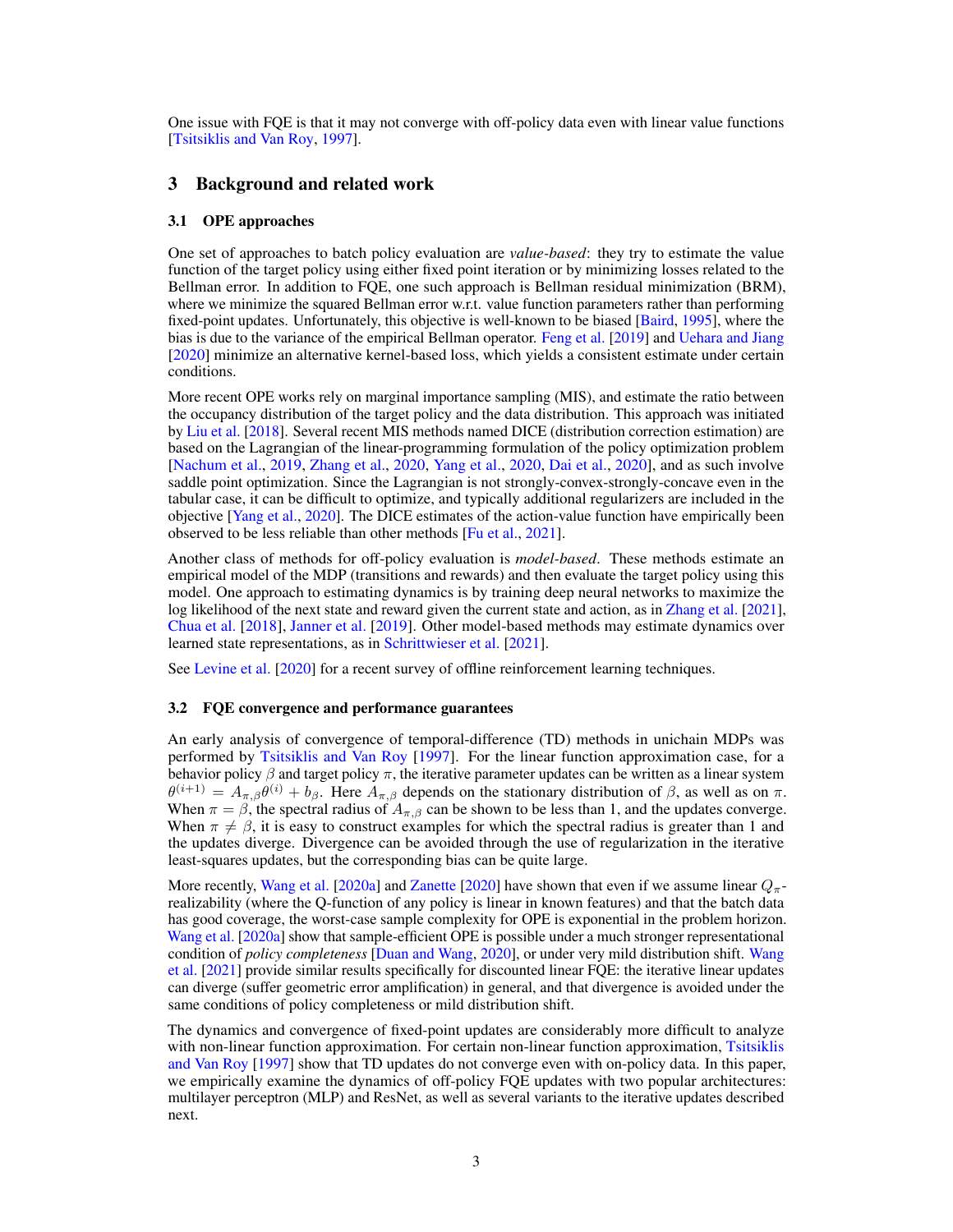#### 4 Policy evaluation techniques

Given a dataset D of transition tuples, a dataset  $\mathcal{D}_0$  of initial states sampled from  $\mu_0$ , and a set of policies  $\{\pi_k\}_{k=1}^K$ , we estimate the expected return  $J_{\pi_k}$  of each policy by estimating its action-value function  $Q_{\pi_k}$  and using Equation [\(1\)](#page-1-0). We approximate action-value functions by deep neural networks, and consider two popular architectures: (1) multi-layer perceptron (MLP) with normalization at the input layer and ReLU activations, and (2) residual network (ResNet) [\[He et al.,](#page-8-4) [2016\]](#page-8-4), where each residual block is an MLP with a single hidden layer and input layer normalization. We consider the following learning approaches with both architectures:

- Vanilla FQE: we train each value function  $Q_{\pi_k}$  using standard FQE updates with the  $\ell_2$  loss.
- FQE with shared representation: to evaluate  $K$  target policies, we train a  $K$ -headed neural network where the  $k^{th}$  head corresponds to the action-value function  $Q_{\pi_k}$  of a policy  $\pi_k$ . More precisely, we combine a shared learned representation  $\phi_\beta(s, a)$  with functions  $f_{\theta_1}(\phi_\beta(s,a)), \ldots, f_{\theta_K}(\phi_\beta(s,a)),$  where  $\theta_1, \ldots, \theta_K$  are policy-specific parameters. All parameters are trained simultaneously. The motivation for this multi-task learning approach is that it can yield better representations and improved generalization in supervised learning problems [\[Goodfellow et al.,](#page-8-11) [2016\]](#page-8-11). Furthermore, another multi-task approach has recently been shown to improve the sample complexity of learning in linear MDPs with a generative model [\[Lu et al.,](#page-8-12) [2021\]](#page-8-12).
- FQE with a linear hypermodel: The hypermodel [\[Dwaracherla et al.,](#page-7-2) [2020\]](#page-7-2) trains an ensemble at scale and smooths the distribution of an ensemble of models initiated with different seeds. The hypermodel aims to smooth the PMF of the distribution of the estimates from discrete ensembles. More precisely, during evaluation, the linear hypermodel, in addition to taking as input the state-action pair, takes as input a seed value  $z$  drawn from a continuous distribution, in our case the 10-dimensional standard Gaussian. The base network corresponding to that seed value is  $a^T z + b$ , where  $a \in \mathbb{R}^{10 \times |\theta|}$   $b \in \mathbb{R}^{|\theta| \times 1}$  when the number of parameters for the base model is  $|\theta|$ . The learnable parameters for the hypermodel are a, b, so the goal is to find the a, b that minimizes the  $\ell_2$  loss for FQE for any randomly drawn z. The case of a discrete ensemble where the members are trained independently using different initial seeds, is equivalent to choosing  $z$  from the standard 10-dimensional basis vectors. Therefore, a hypermodel that takes in 10-dimensional Gaussian seeds can be interpreted as the smoothed version of an ensemble of 10 independently trained models. The hypermodel architecture implicitly regularizes the OPE estimates by introducing correlations between the model parameters via the distribution of z.
- Distributional FQE: we train each value function  $Q_{\pi_i}$  using the categorical distributional loss of [Bellemare et al.](#page-6-4) [\[2017\]](#page-6-4) with 41 atoms. This approach attempts to model the distribution of returns conditioned on a state-action pair  $(s, a)$ , whereas  $Q_\pi(s, a)$  simply corresponds to expected return. In the categorical version, this distribution is represented by a set of atoms  $\{z_j\}_{j=1}^J$  that discretize possible return values, and probabilities corresponding to each atom  ${p_{\pi,j}(s,a)}_{j=1}^J$ . The value of a state can be computed as  $Q_\pi(s,a) = \sum_{j=1}^J p_{\pi,j}(s,a)z_j$ . Distributional FQE iteratively updates the atom probabilities using an approximation of the distributional Bellman error with a cross-entropy loss. One motivation for this approach is that by construction, the value function estimates cannot diverge outside of the range specified by the atoms. Thus, we only include this version of FQE for the purpose of comparing performance rather than divergence.

For all techniques and architectures described except for the hypermodel, we train an ensemble of 10 neural networks which are each initialized using a different random seed. Each member of the ensemble is also trained using a different bootstrapped subsampling of 50% of the episodes in the dataset. For the hypermodel, we use seeds drawn from the 10-dimensional Gaussian with unit variance and the randomness for the dataset bootstrapping for each training iteration is a function of the Gaussian seed used to train in that iteration. We choose 10-dimensional Gaussian seeds for the hypermodel because a hypermodel that takes in 10-dimensional Gaussian seeds can be interpreted as the smoothed version of an ensemble of 10 independently trained models.The main motivation for using ensembles (and their hypermodel approximation) is that this approach has recently yielded good empirical performance in bootstrapped off-policy approaches [\[Agarwal et al.,](#page-6-5) [2019\]](#page-6-5).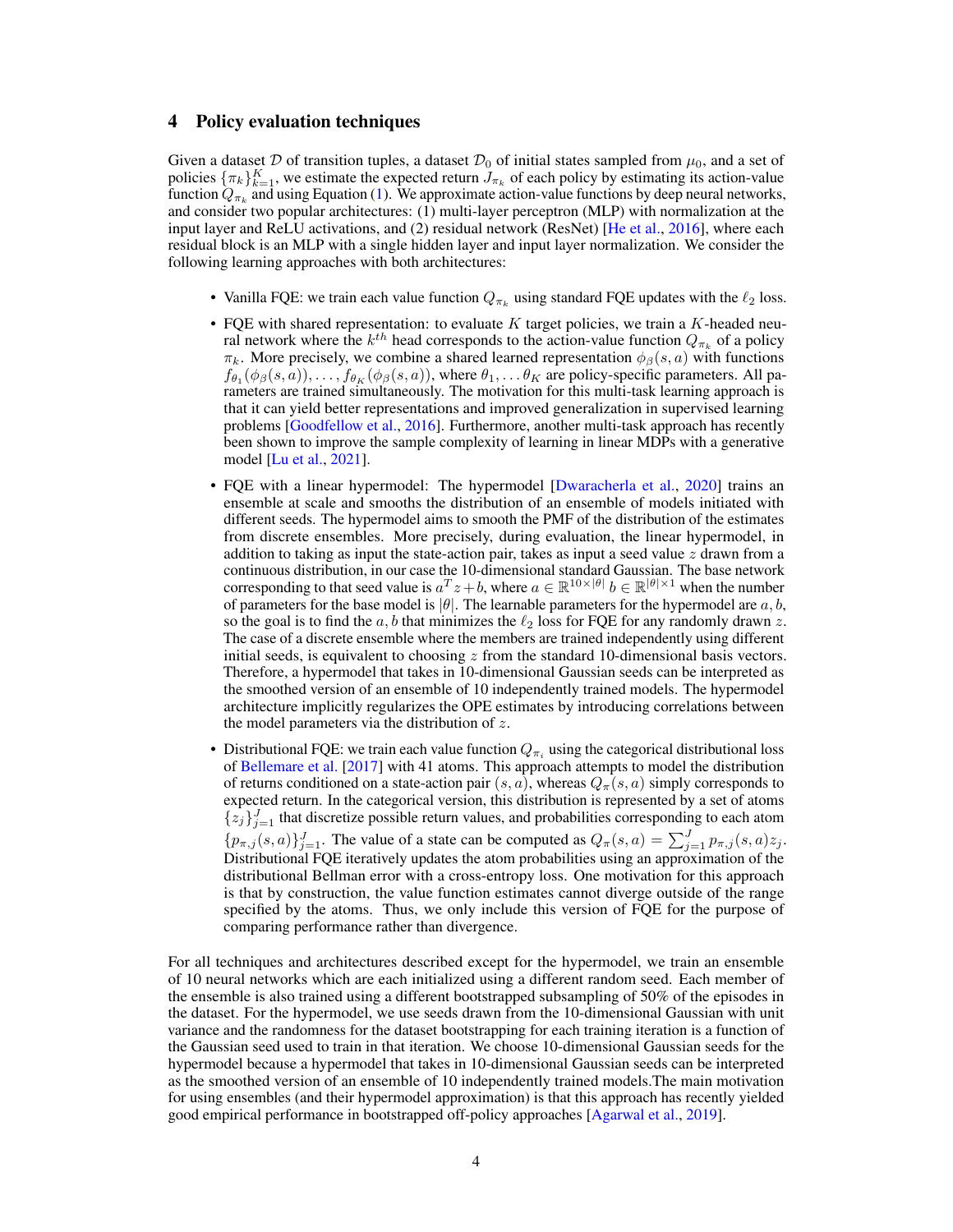**Implementation details.** In all experiments, we use neural networks with hidden layer width of 1024 and 2, 3, or 4 layers / residual blocks. With shared representation, the last layer or block is task-specific, and all layers and blocks before the last are shared. We train all networks using the Adam [\[Kingma and Ba,](#page-8-13) [2014\]](#page-8-13) optimizer with initial step size of 0.001.

#### 5 Experiments

#### 5.1 Setup

We evaluate the OPE approaches described in the previous section on a number of tasks from the DeepMind Control Suite [\[Tassa et al.,](#page-8-14) [2018\]](#page-8-14). This a set of challenging continuous control tasks with simulators powered by the MuJoCo physics engine. We use benchmark datasets provided in [\[Gulcehre et al.,](#page-8-15) [2020\]](#page-8-15). The datasets are generated by training policies online on each task until solved, and recording the data from the training run in episode format. The data generating policies are trained using D4PG [\[Barth-Maron et al.,](#page-6-6) [2018\]](#page-6-6), except for *manipulator:insert\_ball* and *manipulator:insert\_peg*, which used V-MPO [\[Song et al.,](#page-8-16) [2019\]](#page-8-16).

We evaluate the benchmark policies provided in  $Fu$  et al.  $[2021]$ . The policies are trained using four offline RL algorithms, D4PG [\[Barth-Maron et al.,](#page-6-6) [2018\]](#page-6-6), ABM [\[Siegel et al.,](#page-8-17) [2020\]](#page-8-17), CRR [\[Wang](#page-9-6) [et al.,](#page-9-6) [2020b\]](#page-9-6), and behavior cloning. The policies produced by D4PG are deterministic, while the other policies are stochastic. For each of the 4 types of algorithms used to generate the policies, we choose the best and the worst policy based on their ground truth value based on the Monte Carlo simulations. This yields 8 policies per task. Because the policies are trained using algorithms that are regularized to be close to the data-generating policy, these best and worst policies span a large range of values in  $[0, \frac{1}{1-\gamma}]$ , which is the range of the values based on the effective horizon (all intermediate rewards for tasks in the DM Control Suite are bounded in  $[0, 1]$ ). We estimate the values of the 8 policies per task (see Table [2](#page-10-0) for policy identities), for discounts of  $\gamma = 0.99$ ,  $\gamma = 0.995$ , and  $\gamma = 0.999$ , corresponding to horizons of different length.

For the methods that use ensembles (vanilla, shared representation, distributional), we train 10 different ensemble neural network functions to estimate the final Q function. We take 500 samples of state-action pairs from the initial state-action distribution of the environment and compute  $Q(s, a)$ for each pair. Then we average over these values to compute the value according to this particular neural network function for a single policy. Thus, the final estimate  $\hat{J}_{\pi}$  for each policy is the average of 10 value estimates. For the hypermodel, for each policy we train a single hypermodel and then take 100 samples from the hypermodel for each state-action pair. Since the hypermodel learns the pmf over the values, we take [1](#page-0-0)00 samples to estimate the distribution<sup>1</sup>. We average over these 100 samples to determine  $Q(s, a)$  for each s, a pair. Then we average over the 500 randomly drawn s, a pairs to get  $\hat{J}_{\pi}$ .

#### 5.2 Results

Divergence. We first compare the MLP and ResNet architectures in terms of divergence. Table [1](#page-5-0) shows the percentage of value estimates outside of the valid range  $\left[0, \frac{1}{1-\gamma}\right]$  across all environments, policies, network depths, and ensemble members for the different methods (we omit distributional FQE since it always produces valid values by design). We observe that in nearly all cases, the ResNet architecture yields estimates of  $J_{\pi}$  that lie in the valid range. On the other hand, vanilla FQE with MLP architecture often produces values outside of the range, especially for high discount values. This is somewhat reduced by using hypermodels, and avoided with a shared representation. We also observe that shared representation is slightly worse compared to vanilla for ResNet, whereas it is the best approach to avoid divergence with MLP. Figures [2](#page-5-1) and [3](#page-5-2) show the progress of the value estimates using vanilla and hypermodel FQE using the MLP architecture with different numbers of layers as we perform more iterations of FQE. We see divergence for vanilla FQE and more stability with the hypermodel.

<sup>&</sup>lt;sup>1</sup>It would take a sample complexity that is exponential in the dimension of the Gaussian seed (in our case 10) to fully estimate this pmf but here we use just 100 and we see that the performance is competetive to our other experiments. A deeper understanding of how to tune hypermodels is an interesting direction for research.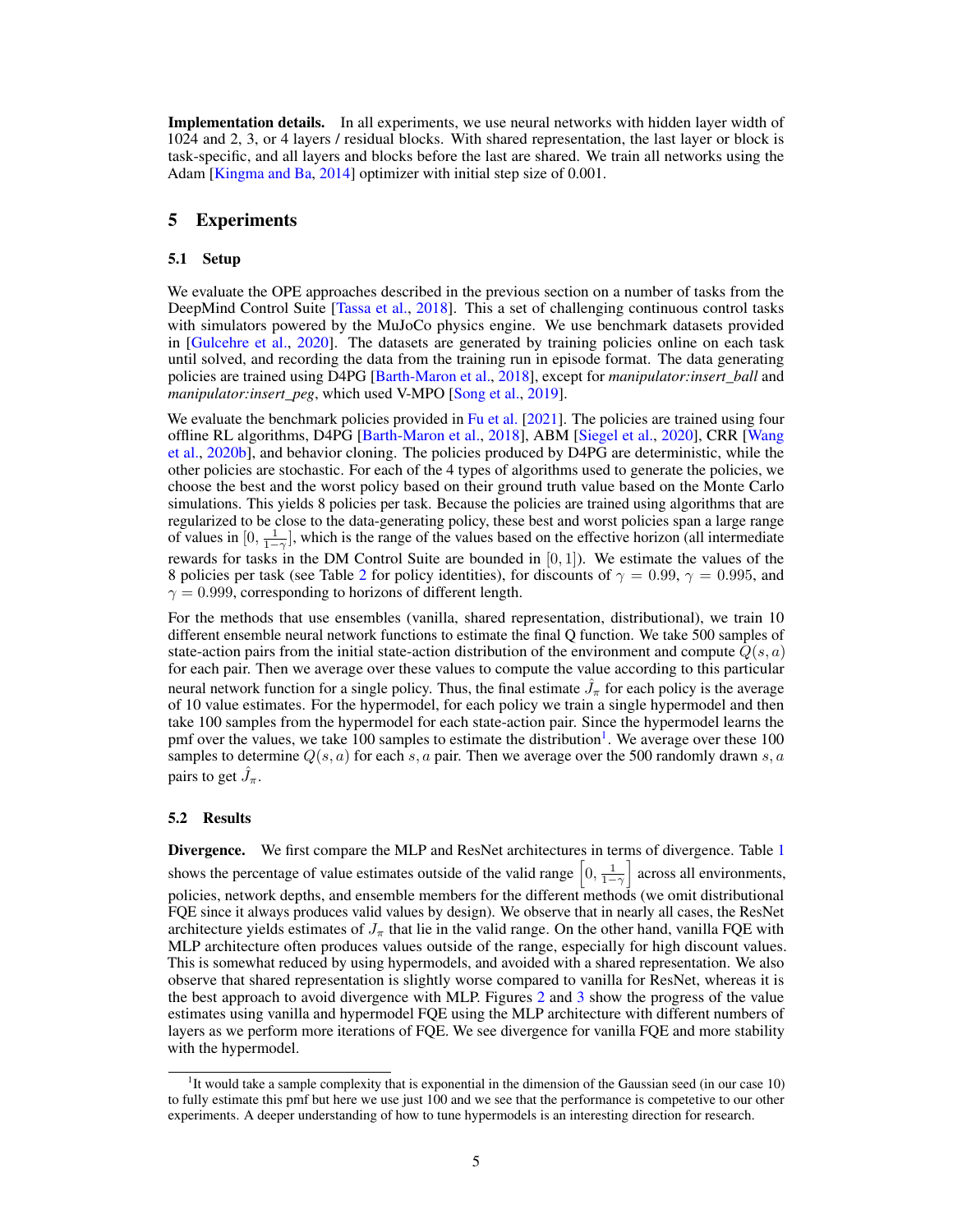

Figure 1: Histogram of value estimates  $\hat{J}_{\pi}$  obtained by running vanilla and hypermodel FQE with MLP architectures, across all environments, policies, and network depths. Very high value estimates indicate divergence.

<span id="page-5-3"></span>

Figure 2: Value estimates during training run for several Finger:turn\_hard policies at discount 0.999 using vanilla FQE with MLP architecture. The panel shows estimates for 3 different layer sizes: 4,3,2 hidden layers, respectively. Estimates diverge to infinity.

<span id="page-5-2"></span><span id="page-5-1"></span>

Figure 3: Value estimates during the training run for several Finger:turn\_hard policies at discount 0.999 using hypermodel FQE with MLP architecture. The panel shows estimates for 3 different layer sizes: 4,3,2 hidden layers, respectively. Estimates are more stable, though sometimes out of range.

Figure [1](#page-5-3) shows a histogram of the value estimates for vanilla FQE with the MLP architecture. The very high values of the estimates suggest that the algorithm is indeed diverging.

<span id="page-5-0"></span>Table 1: Percentage of runs with value estimates outside of the valid range  $\left[0, \frac{1}{1-\gamma}\right]$  across all environments, policies, network depths, and ensemble members.

|                   | ResNet $(\% )$ |        |            | MLP $(\%)$ |        |            |
|-------------------|----------------|--------|------------|------------|--------|------------|
| discount $\gamma$ | vanilla        | shared | hypermodel | vanilla    | shared | hypermodel |
| 0.990             | 0.10           | 0.15   | 0.0        | 6.27       | 0.41   | 0.77       |
| 0.995             | 0.10           | 0.13   | $0.0\,$    | 19.1       | 0.49   | 3.46       |
| 0.999             | $0.08\,$       | 0.05   | $0.0\,$    | 40.5       | 0.9    | 14.5       |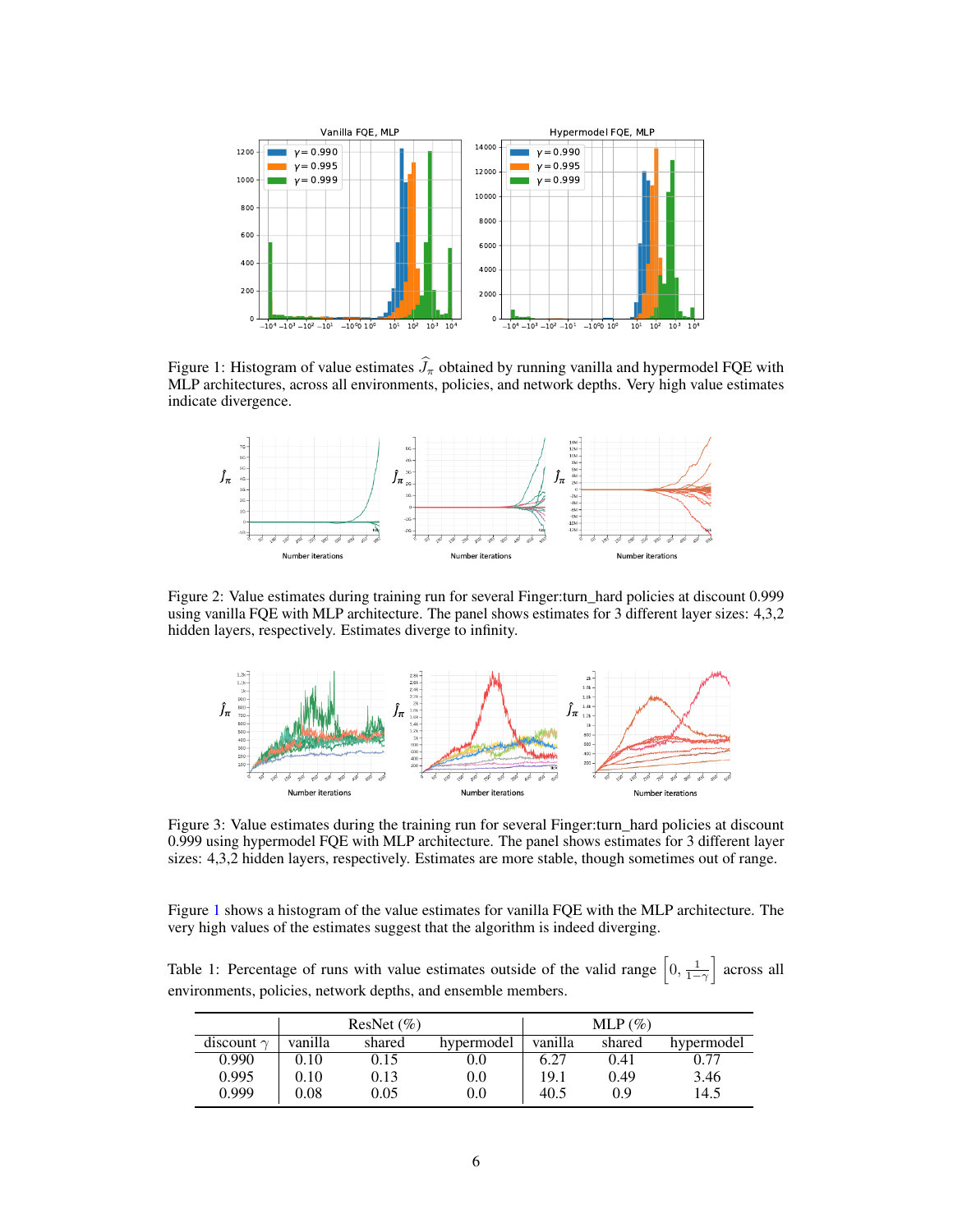**Performance.** We observe that the best approaches in terms of the performance metrics are not consistent across different environments and discount factors. We compare the different approaches in terms of the following metrics proposed in [Fu et al.](#page-7-1) [\[2021\]](#page-7-1): (1) mean absolute error, (2) rank correlation between the estimator's ranking and the ranking according to ground truth, and (3) regret@1, the difference between the true value of the best policy and the true value of the predicted best policy. To compute the metrics, we predict the value of each policy as the mean of the in-range values predicted by ensemble members. For the few cases where all ensemble members predict values outside of  $[0, \frac{1}{1-\gamma}]$ , we set the predicted value to 0. We estimate the ground truth values using Monte Carlo simulation. The results for each environment, FQE version, and architecture are shown in figures [5](#page-11-0) and [6](#page-12-0) (absolute error), [7](#page-13-0) and [8](#page-14-0) (rank correlation), and [9](#page-15-0) and [10](#page-16-0) (regret@1) in the Appendix. We show one figure for regret  $@1$  in Figure [4,](#page-7-4) which shows that a well-tuned method can identify the best policy during evaluation. Overall, conditioned on no divergence, we find that there is no overwhelmingly favorable technique or tuning that works well for a broad range of environments.

## 6 Discussion

FQE is one of the most popular approaches to off-policy evaluation, and has achieved promising empirical results on a variety of OPE benchmarks [\[Paine et al.,](#page-8-2) [2020,](#page-8-2) [Fu et al.,](#page-7-1) [2021\]](#page-7-1). From a theoretical standpoint, several previous works have analyzed the dynamics of linear off-policy FQE, and found that it diverges except under the very strong assumption of policy completeness, or under minimal distribution shift [\[Tsitsiklis and Van Roy,](#page-8-1) [1997,](#page-8-1) [Wang et al.,](#page-9-0) [2020a,](#page-9-0) [2021\]](#page-9-2). When policy completeness holds, FQE is known to be nearly minimax optimal [\[Duan and Wang,](#page-7-0) [2020\]](#page-7-0), but this assumption is unlikely to be true in practice.

In this work, we have performed an empirical investigation of the effects of *implicit regularization* on the dynamics of deep off-policy FQE. We have found that FQE often diverges with MLP network architectures (especially for high discounts  $\gamma$ ), and that divergence does not occur with ResNet architectures. We have also found that with MLPs, divergence can be reduced when networks are trained using hypermodels, and mitigated by learning a shared representation for multiple policies. In terms of performance, conditioned on no divergence, we found that there is no clear winner between different approaches (and even for different depths within the same approach), and the performance largely depends on the task and environment.

Based on our results, we conclude that it is advantageous for applications of FQE to experiment with a hypermodel or shared representation along with the ResNet architecture, instead of the simple MLP even though MLP is a very popular and simple architecture. One interesting direction for future work is to analyze at a deeper level why these techniques are inherently more stable than MLPs.

#### References

- <span id="page-6-5"></span>Rishabh Agarwal, Dale Schuurmans, and Mohammad Norouzi. Striving for simplicity in off-policy deep reinforcement learning. 2019.
- <span id="page-6-1"></span>Leemon Baird. Residual algorithms: Reinforcement learning with function approximation. In *Machine Learning Proceedings 1995*, pages 30–37. Elsevier, 1995.
- <span id="page-6-6"></span>Gabriel Barth-Maron, Matthew W Hoffman, David Budden, Will Dabney, Dan Horgan, Dhruva Tb, Alistair Muldal, Nicolas Heess, and Timothy Lillicrap. Distributed distributional deterministic policy gradients. *arXiv preprint arXiv:1804.08617*, 2018.
- <span id="page-6-4"></span>Marc G Bellemare, Will Dabney, and Rémi Munos. A distributional perspective on reinforcement learning. In *International Conference on Machine Learning*, pages 449–458. PMLR, 2017.
- <span id="page-6-0"></span>Jinglin Chen and Nan Jiang. Information-theoretic considerations in batch reinforcement learning. In *International Conference on Machine Learning*, pages 1042–1051. PMLR, 2019.
- <span id="page-6-3"></span>Kurtland Chua, Roberto Calandra, Rowan McAllister, and Sergey Levine. Deep reinforcement learning in a handful of trials using probabilistic dynamics models. *arXiv preprint arXiv:1805.12114*, 2018.
- <span id="page-6-2"></span>Bo Dai, Ofir Nachum, Yinlam Chow, Lihong Li, Csaba Szepesvári, and Dale Schuurmans. Coindice: Off-policy confidence interval estimation. *arXiv preprint arXiv:2010.11652*, 2020.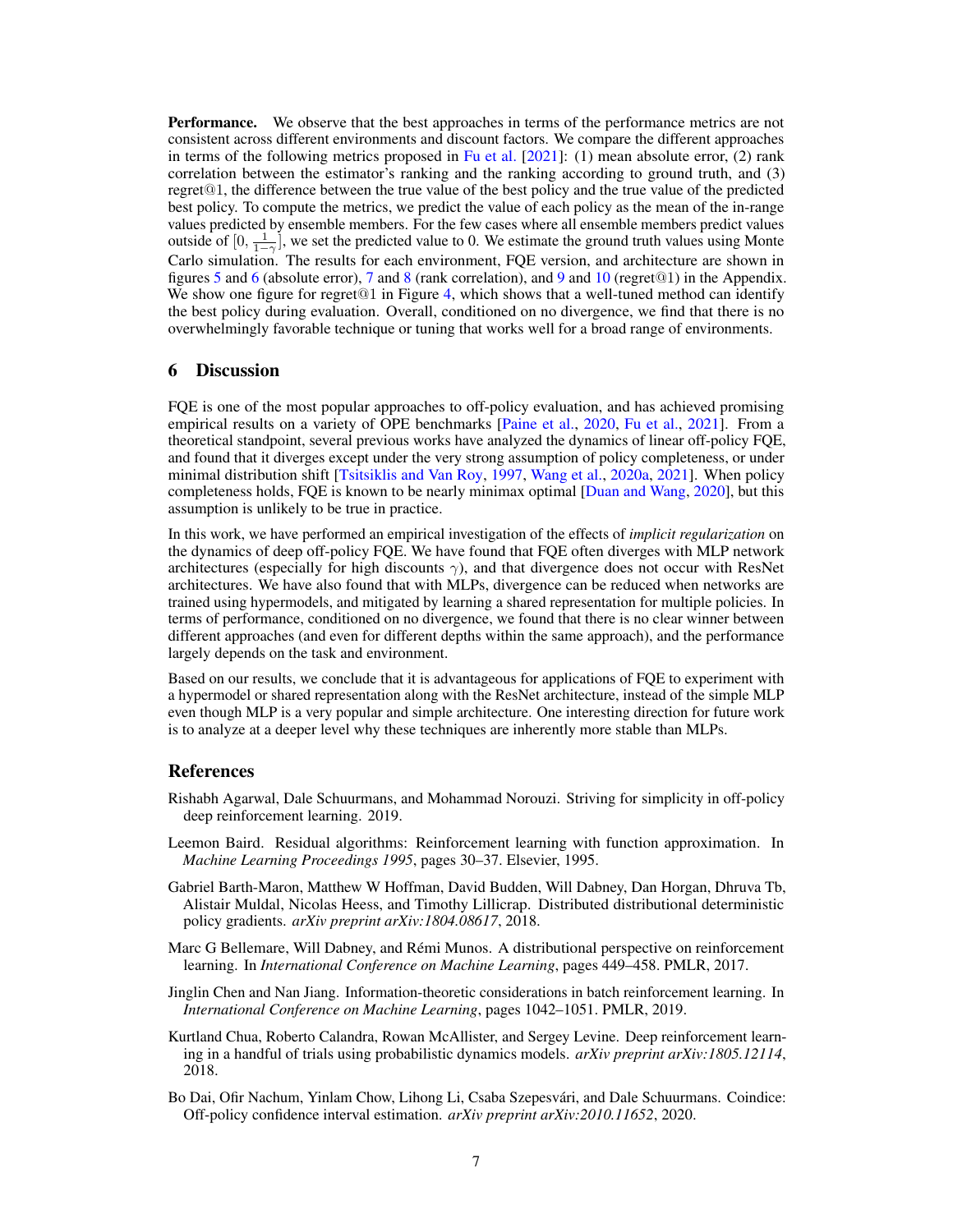

<span id="page-7-4"></span>Figure 4: Regret@1 for the Cartpole:swingup, Cheetah:run, Humanoid:run, and Finger:turn\_hard environments, for four different versions of FQE and MLP and ResNet architectures of depth 2, 3, and 4. For some environments like Cartpole and Finger, the methods explored in this paper will identify a very good policy (so regret@1 is 0).

- <span id="page-7-0"></span>Yaqi Duan and Mengdi Wang. Minimax-optimal off-policy evaluation with linear function approximation. *arXiv preprint arXiv:2002.09516*, 2020.
- <span id="page-7-2"></span>Vikranth Dwaracherla, Xiuyuan Lu, Morteza Ibrahimi, Ian Osband, Zheng Wen, and Benjamin Van Roy. Hypermodels for exploration. *arXiv preprint arXiv:2006.07464*, 2020.
- <span id="page-7-3"></span>Yihao Feng, Lihong Li, and Qiang Liu. A Kernel Loss for Solving the Bellman Equation. In *Advances in Neural Information Processing Systems 32*, pages 15456–15467. Curran Associates, Inc., 2019.
- <span id="page-7-1"></span>Justin Fu, Mohammad Norouzi, Ofir Nachum, George Tucker, Ziyu Wang, Alexander Novikov, Mengjiao Yang, Michael R Zhang, Yutian Chen, Aviral Kumar, et al. Benchmarks for deep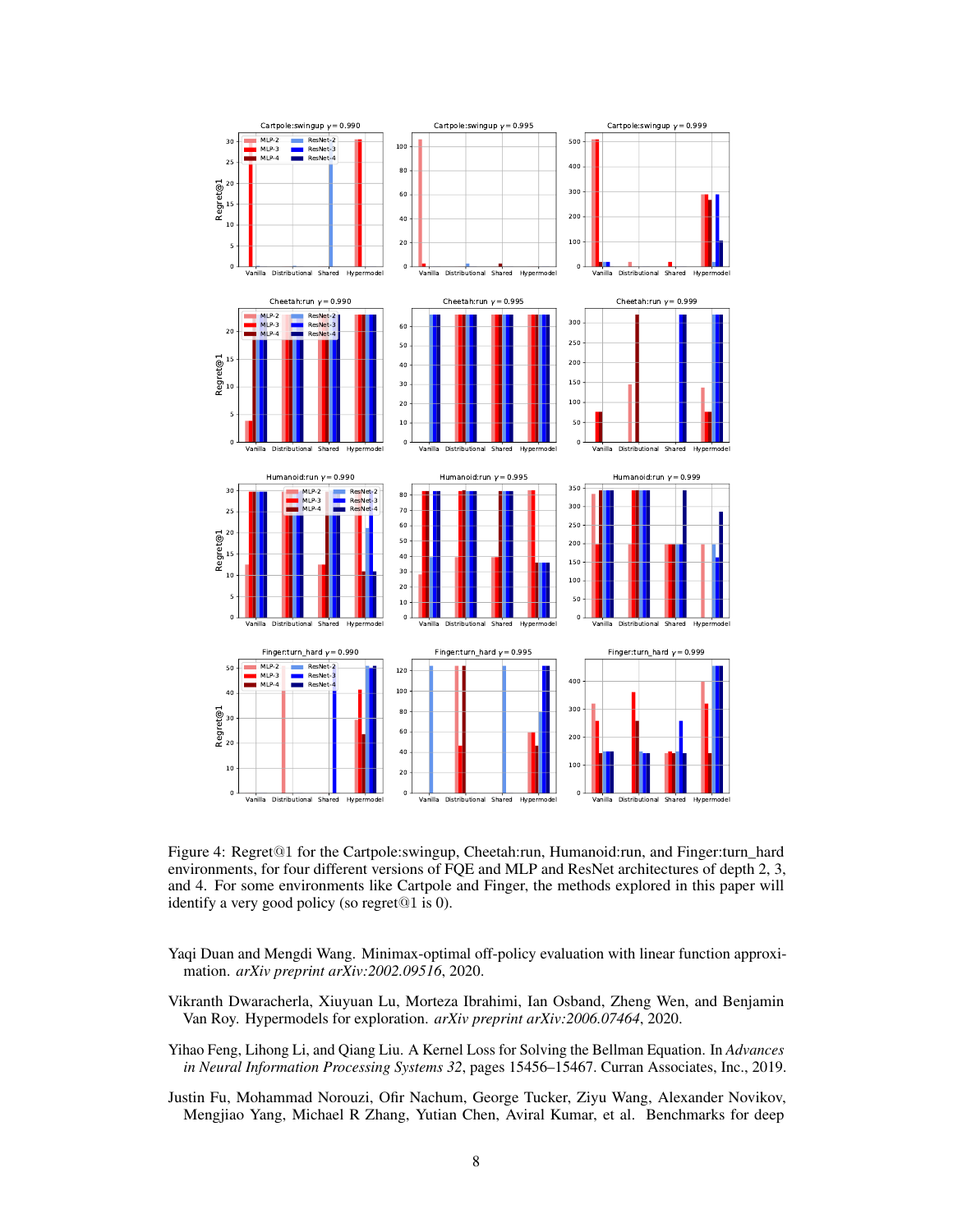off-policy evaluation. *arXiv preprint arXiv:2103.16596*, 2021.

- <span id="page-8-11"></span>Ian Goodfellow, Yoshua Bengio, and Aaron Courville. *Deep Learning*. MIT Press, 2016. [http:](http://www.deeplearningbook.org) [//www.deeplearningbook.org](http://www.deeplearningbook.org).
- <span id="page-8-0"></span>Geoffrey J Gordon. *Approximate solutions to Markov decision processes*. Carnegie Mellon University, 1999.
- <span id="page-8-15"></span>Caglar Gulcehre, Ziyu Wang, Alexander Novikov, Tom Le Paine, Sergio Gomez Colmenarejo, Konrad Zolna, Rishabh Agarwal, Josh Merel, Daniel Mankowitz, Cosmin Paduraru, et al. Rl unplugged: A suite of benchmarks for offline reinforcement learning. *arXiv preprint arXiv:2006.13888*, 2020.
- <span id="page-8-4"></span>Kaiming He, Xiangyu Zhang, Shaoqing Ren, and Jian Sun. Identity mappings in deep residual networks. In *European conference on computer vision*, pages 630–645. Springer, 2016.
- <span id="page-8-8"></span>Michael Janner, Justin Fu, Marvin Zhang, and Sergey Levine. When to trust your model: Model-based policy optimization. *arXiv preprint arXiv:1906.08253*, 2019.
- <span id="page-8-13"></span>Diederik P Kingma and Jimmy Ba. Adam: A method for stochastic optimization. *arXiv preprint arXiv:1412.6980*, 2014.
- <span id="page-8-10"></span>Sergey Levine, Aviral Kumar, George Tucker, and Justin Fu. Offline reinforcement learning: Tutorial, review, and perspectives on open problems. *arXiv preprint arXiv:2005.01643*, 2020.
- <span id="page-8-6"></span>Qiang Liu, Lihong Li, Ziyang Tang, and Dengyong Zhou. Breaking the curse of horizon: Infinitehorizon off-policy estimation. In *Advances in Neural Information Processing Systems*, pages 5356–5366, 2018.
- <span id="page-8-12"></span>Rui Lu, Gao Huang, and Simon S Du. On the power of multitask representation learning in linear mdp. *arXiv preprint arXiv:2106.08053*, 2021.
- <span id="page-8-7"></span>Ofir Nachum, Yinlam Chow, Bo Dai, and Lihong Li. DualDICE: Behavior-agnostic estimation of discounted stationary distribution corrections. In *Advances in Neural Information Processing Systems*, pages 2315–2325, 2019.
- <span id="page-8-2"></span>Tom Le Paine, Cosmin Paduraru, Andrea Michi, Caglar Gulcehre, Konrad Zolna, Alexander Novikov, Ziyu Wang, and Nando de Freitas. Hyperparameter selection for offline reinforcement learning. *arXiv preprint arXiv:2007.09055*, 2020.
- <span id="page-8-3"></span>Ali Rahimi, Benjamin Recht, et al. Random features for large-scale kernel machines. In *Advances in Neural Information Processing Systems*, volume 3, page 5. Citeseer, 2007.
- <span id="page-8-9"></span>Julian Schrittwieser, Thomas Hubert, Amol Mandhane, Mohammadamin Barekatain, Ioannis Antonoglou, and David Silver. Online and offline reinforcement learning by planning with a learned model. *arXiv preprint arXiv:2104.06294*, 2021.
- <span id="page-8-17"></span>Noah Y Siegel, Jost Tobias Springenberg, Felix Berkenkamp, Abbas Abdolmaleki, Michael Neunert, Thomas Lampe, Roland Hafner, Nicolas Heess, and Martin Riedmiller. Keep doing what worked: Behavioral modelling priors for offline reinforcement learning. *arXiv preprint arXiv:2002.08396*, 2020.
- <span id="page-8-16"></span>H Francis Song, Abbas Abdolmaleki, Jost Tobias Springenberg, Aidan Clark, Hubert Soyer, Jack W Rae, Seb Noury, Arun Ahuja, Siqi Liu, Dhruva Tirumala, et al. V-mpo: On-policy maximum a posteriori policy optimization for discrete and continuous control. *arXiv preprint arXiv:1909.12238*, 2019.
- <span id="page-8-14"></span>Yuval Tassa, Yotam Doron, Alistair Muldal, Tom Erez, Yazhe Li, Diego de Las Casas, David Budden, Abbas Abdolmaleki, Josh Merel, Andrew Lefrancq, et al. Deepmind control suite. *arXiv preprint arXiv:1801.00690*, 2018.
- <span id="page-8-1"></span>John N Tsitsiklis and Benjamin Van Roy. An analysis of temporal-difference learning with function approximation. *IEEE transactions on automatic control*, 42(5):674–690, 1997.
- <span id="page-8-5"></span>Masatoshi Uehara and Nan Jiang. Minimax weight and q-function learning for off-policy evaluation. In *Proceedings of the 37th International Conference on Machine Learning*, 2020.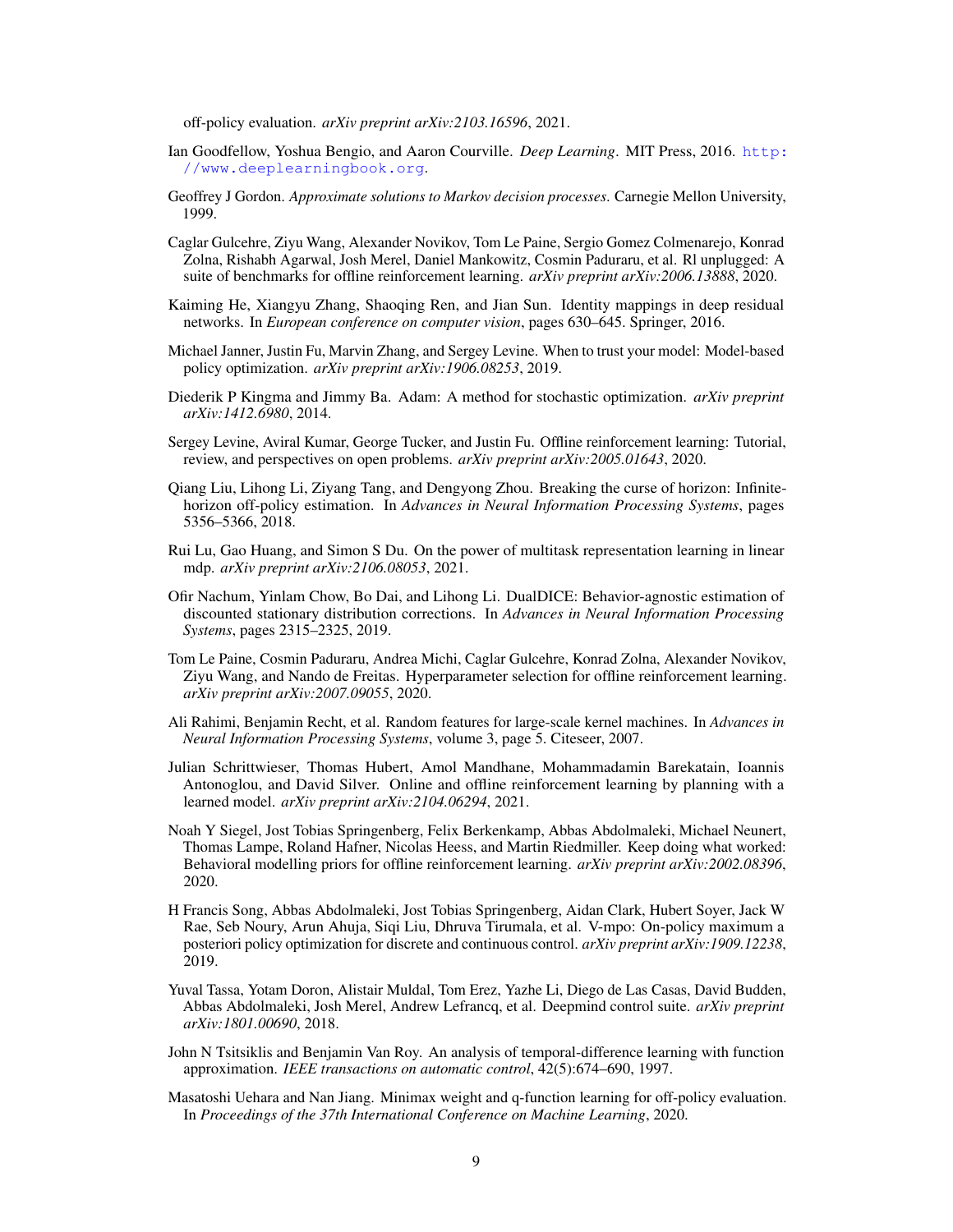- <span id="page-9-0"></span>Ruosong Wang, Dean P Foster, and Sham M Kakade. What are the statistical limits of offline rl with linear function approximation? *arXiv preprint arXiv:2010.11895*, 2020a.
- <span id="page-9-2"></span>Ruosong Wang, Yifan Wu, Ruslan Salakhutdinov, and Sham M. Kakade. Instabilities of offline RL with pre-trained neural representation. *CoRR*, abs/2103.04947, 2021. URL [https://arxiv.](https://arxiv.org/abs/2103.04947) [org/abs/2103.04947](https://arxiv.org/abs/2103.04947).
- <span id="page-9-6"></span>Ziyu Wang, Alexander Novikov, Konrad Zolna, Jost Tobias Springenberg, Scott Reed, Bobak Shahriari, Noah Siegel, Josh Merel, Caglar Gulcehre, Nicolas Heess, et al. Critic regularized regression. *arXiv preprint arXiv:2006.15134*, 2020b.
- <span id="page-9-4"></span>Mengjiao Yang, Ofir Nachum, Bo Dai, Lihong Li, and Dale Schuurmans. Off-policy evaluation via the regularized lagrangian. *arXiv preprint arXiv:2007.03438*, 2020.
- <span id="page-9-1"></span>Andrea Zanette. Exponential lower bounds for batch reinforcement learning: Batch rl can be exponentially harder than online rl. *arXiv preprint arXiv:2012.08005*, 2020.
- <span id="page-9-5"></span>Michael R Zhang, Tom Le Paine, Ofir Nachum, Cosmin Paduraru, George Tucker, Ziyu Wang, and Mohammad Norouzi. Autoregressive dynamics models for offline policy evaluation and optimization. *arXiv preprint arXiv:2104.13877*, 2021.
- <span id="page-9-3"></span>Ruiyi Zhang, Bo Dai, Lihong Li, and Dale Schuurmans. GenDICE: Generalized offline estimation of stationary values. *arXiv preprint arXiv:2002.09072*, 2020.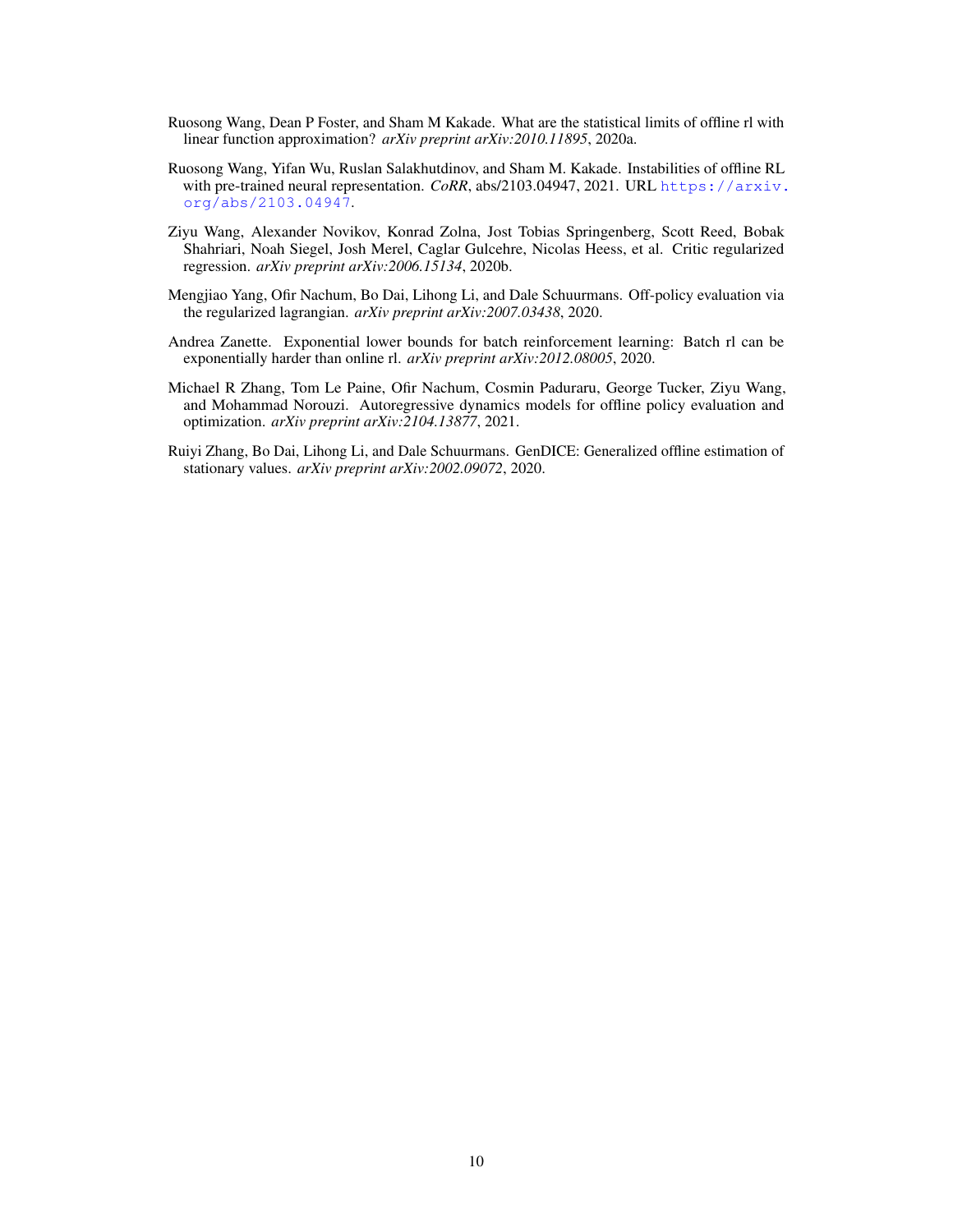## <span id="page-10-0"></span>A Additional experimental details and results

| Environment             | Policy ids                             |  |  |
|-------------------------|----------------------------------------|--|--|
| Cartpole:swingup        | 16, 718, 514, 299, 721, 515, 300, 10   |  |  |
| Cheetah:run             | 42, 334, 747, 540, 322, 30, 742, 544   |  |  |
| Humanoid:run            | 110, 119, 698, 280, 496, 279, 709, 485 |  |  |
| Finger:turn_hard        | 64, 665, 653, 455, 222, 233, 440, 52   |  |  |
| Fish:swim               | 80, 783, 82, 355, 556, 767, 553, 357   |  |  |
| Manipulator:insert ball | 137, 376, 805, 584, 141, 799, 380, 579 |  |  |
| Manipulator:insert_peg  | 164, 158, 472, 248, 680, 674, 243, 467 |  |  |
| Walker:walk             | 205, 839, 838, 638, 431, 640, 424, 194 |  |  |
|                         |                                        |  |  |

Table 2: Identities of policies evaluated for each environment.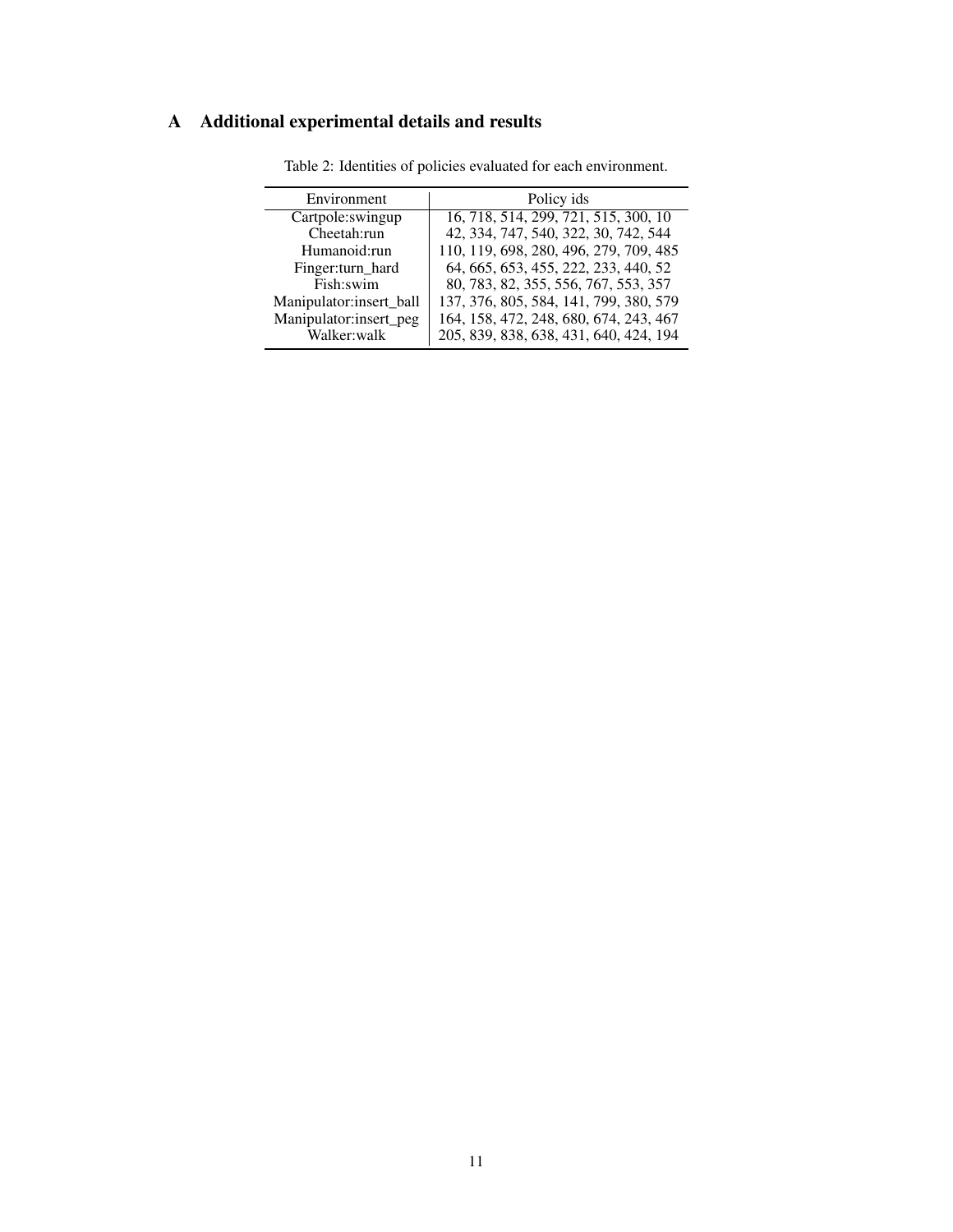

<span id="page-11-0"></span>Figure 5: Mean absolute error in predicting policy values for the Cartpole:swingup, Cheetah:run, Humanoid:run, and Finger:turn\_hard environments, for four different versions of FQE and MLP and ResNet architectures of depth 2, 3, and 4. Most of the results are comparable. For specific environments, spikes in RMSE for ResNet-based models vs MLP-based models can be observed.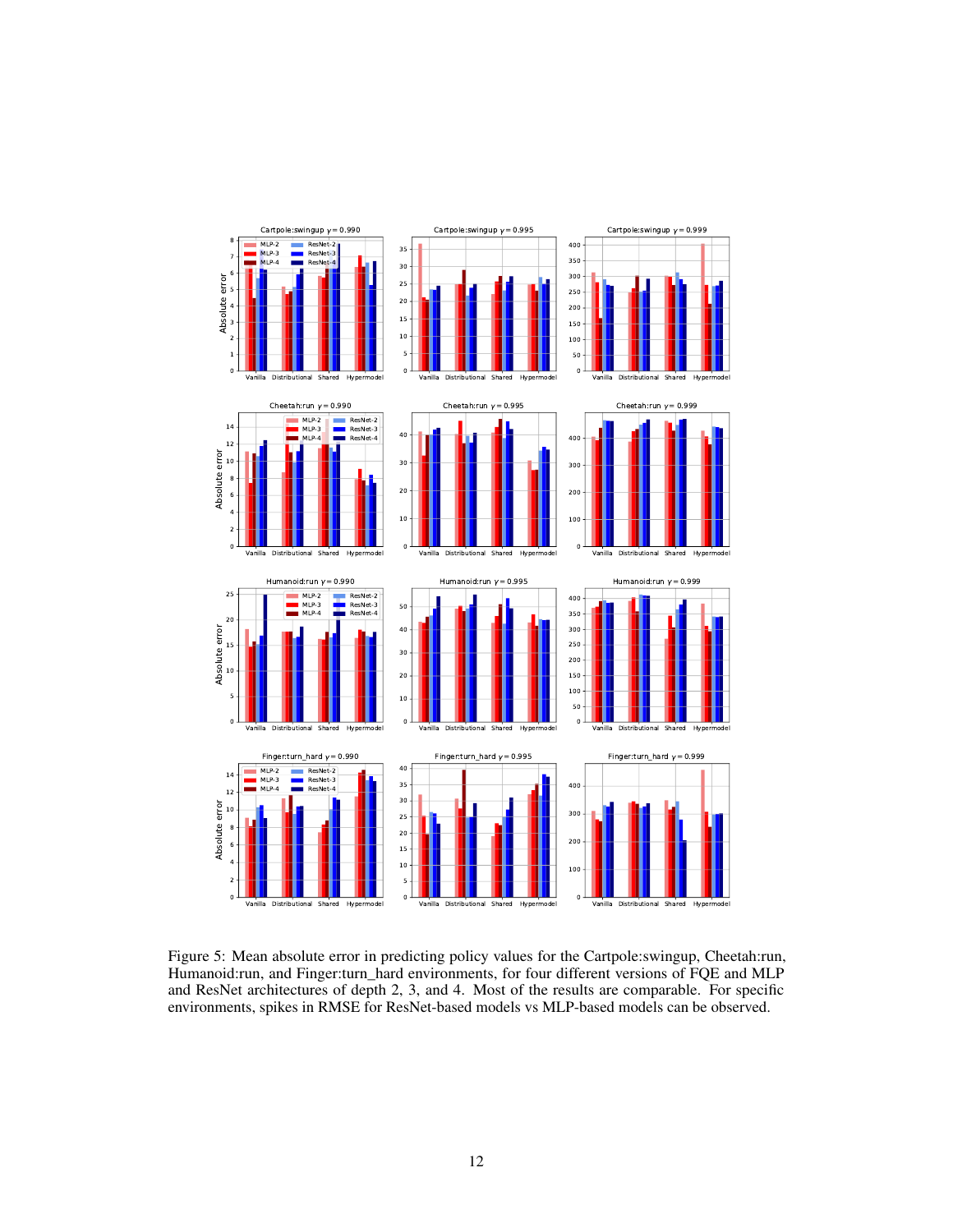

<span id="page-12-0"></span>Figure 6: Mean absolute error in predicting policy values for the Fish:swim, Manipulator:insert\_ball, Manipulator:insert\_peg, and Walker:walk environments, for four different versions of FQE and MLP and ResNet architectures of depth 2, 3, and 4. Results are largely comparable. For some environments and discounts (ie Manipulator), hypermodels perform worse than other techniques.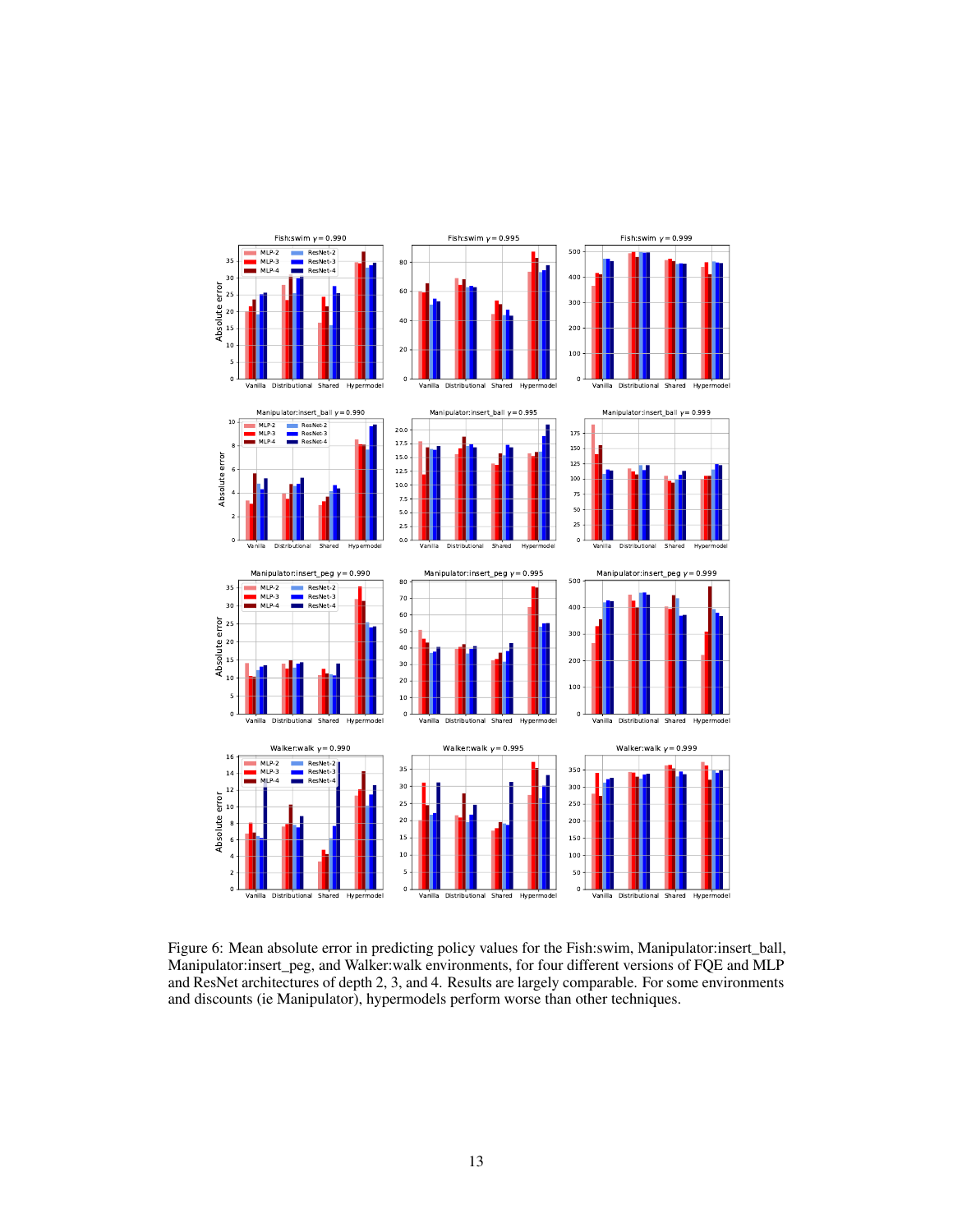

<span id="page-13-0"></span>Figure 7: Rank correlation of true and predicted policy values for the Cartpole:swingup, Cheetah:run, Humanoid:run, and Finger:turn\_hard environments, for four different versions of FQE and MLP and ResNet architectures of depth 2, 3, and 4. The hypermodels are not as competitive as the other methods, and for the humanoid environment, distributional FQE also performs poorly.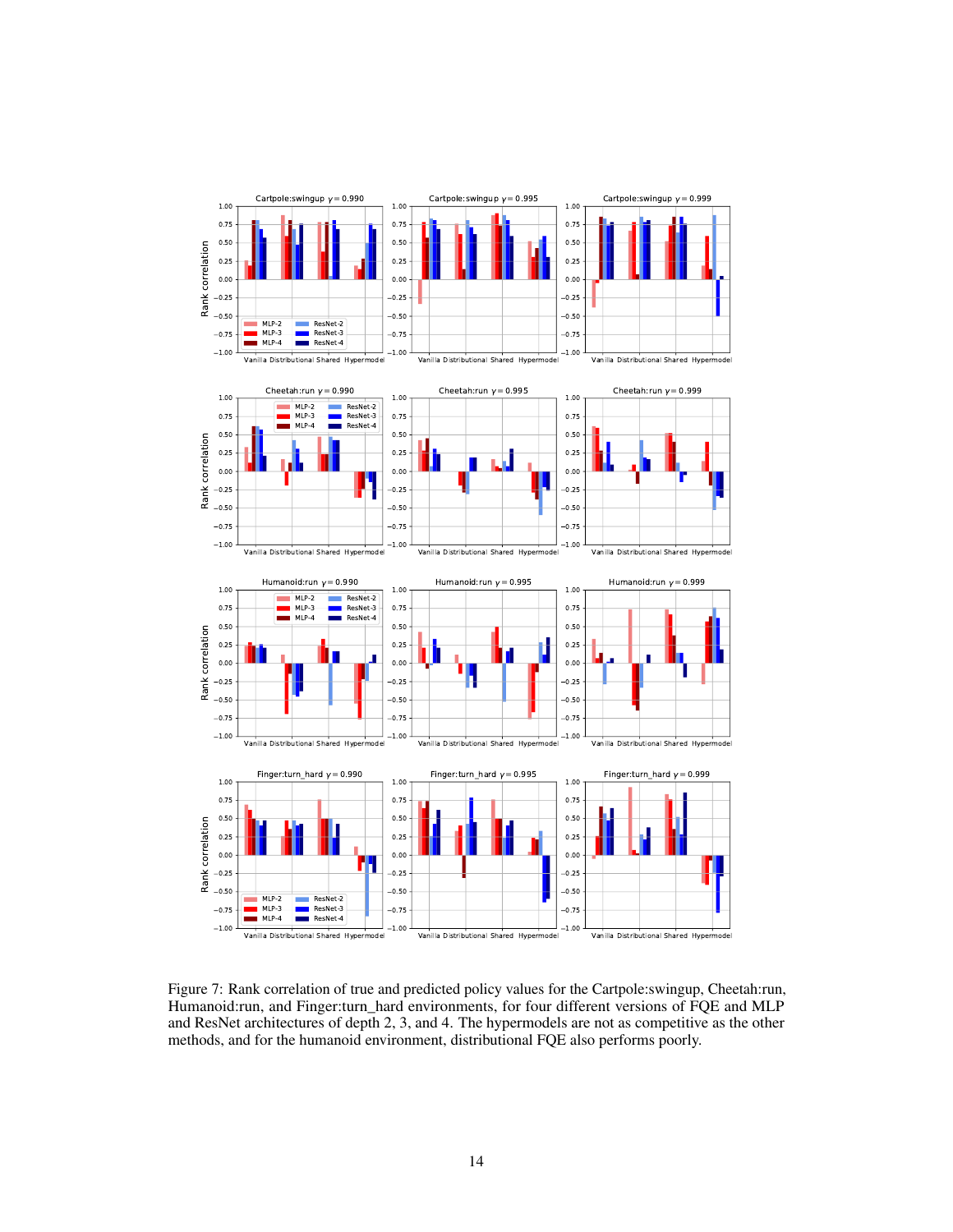

<span id="page-14-0"></span>Figure 8: Rank correlation of true and predicted policy values for the Fish:swim, Manipulator:insert\_ball, Manipulator:insert\_peg, and Walker:walk environments, for four different versions of FQE and MLP and ResNet architectures of depth 2, 3, and 4. The Manipulator environments seem to be hard for every algorithm, while Walker seems easier.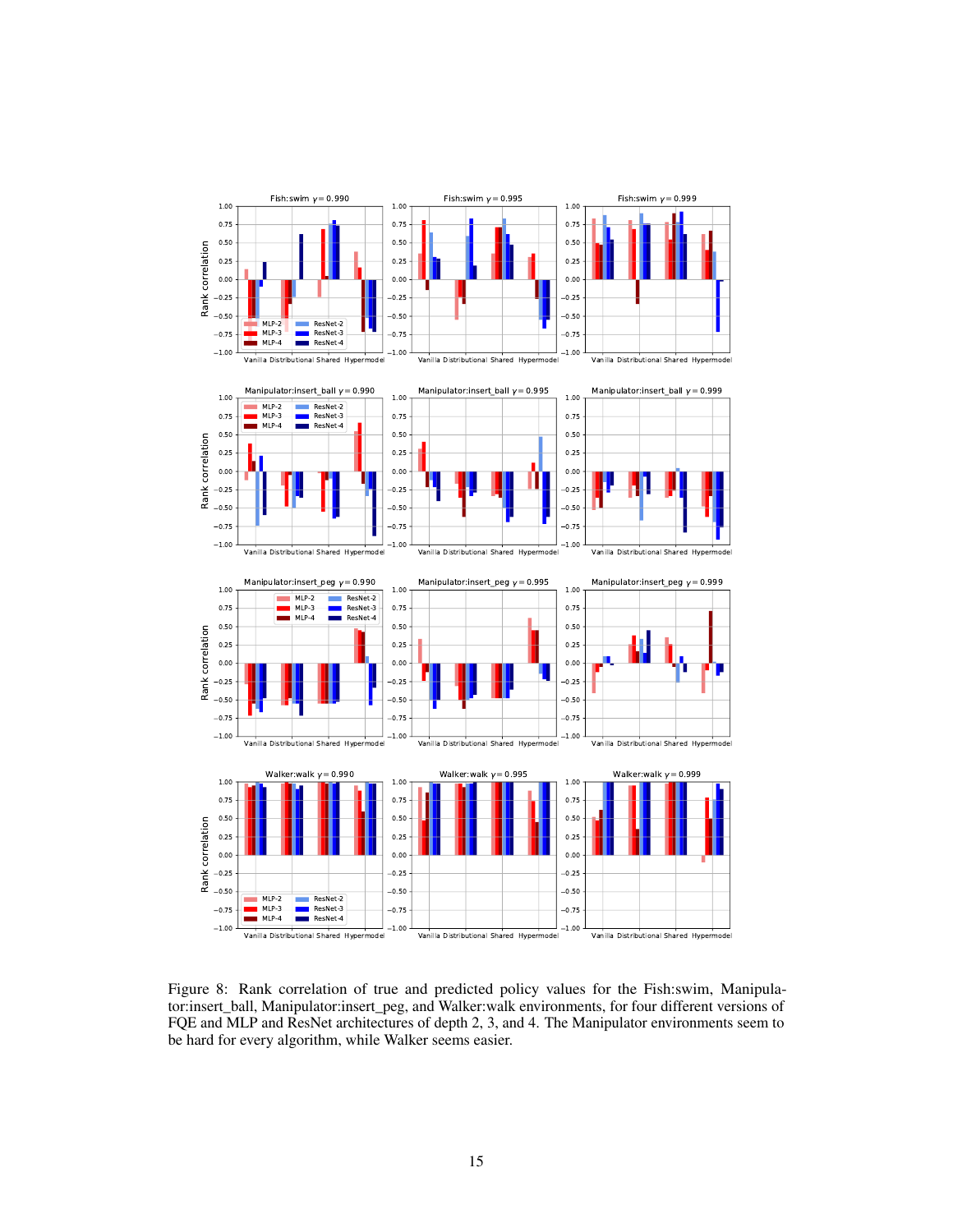

<span id="page-15-0"></span>Figure 9: Regret@1 for the Cartpole:swingup, Cheetah:run, Humanoid:run, and Finger:turn\_hard environments, for four different versions of FQE and MLP and ResNet architectures of depth 2, 3, and 4. For some environments like Cartpole and Finger, the methods explored in this paper will identify a very good policy (so regret@1 is 0).